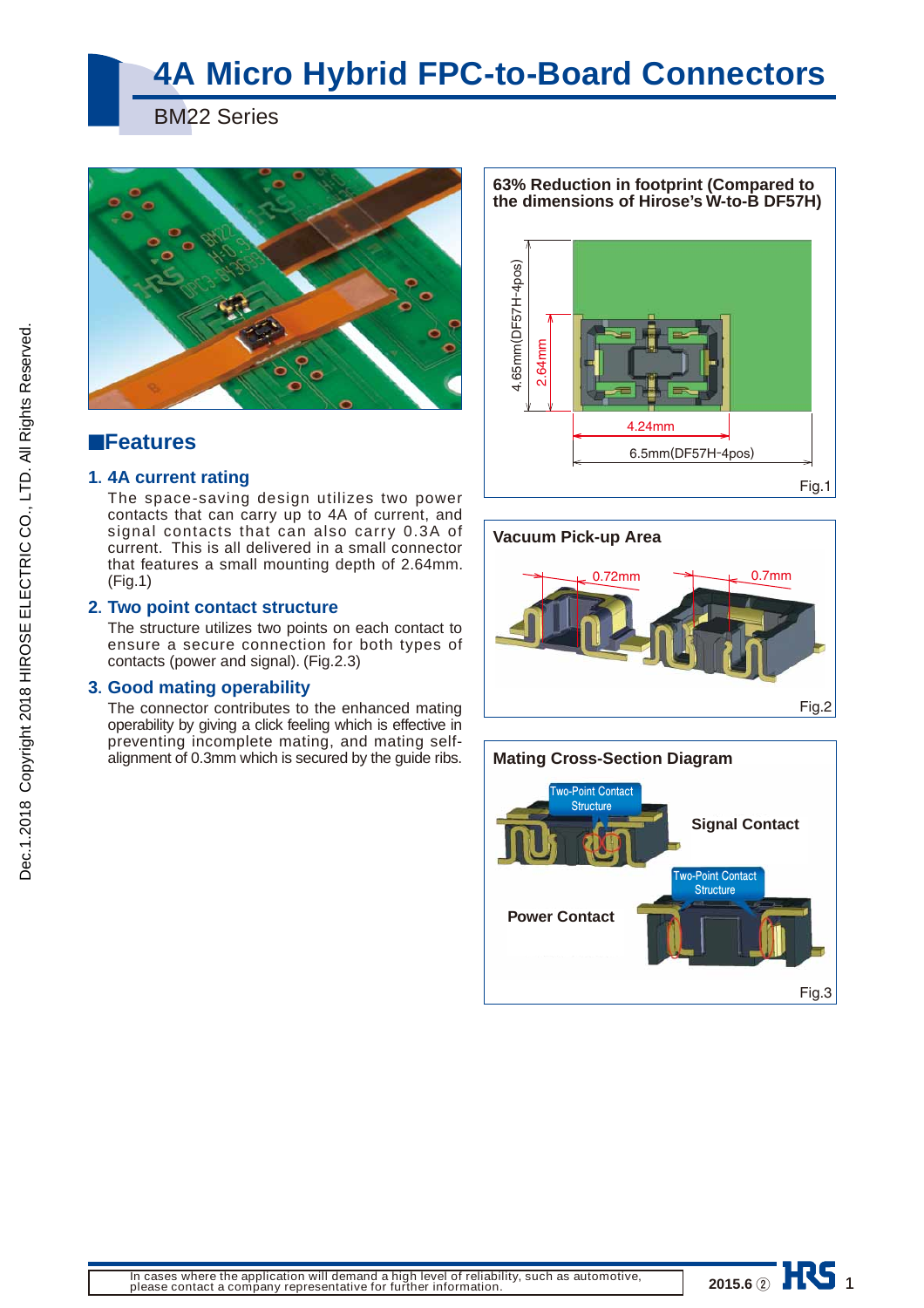### **EProduct Specifications**

|                                                                  | Current<br>rating |                                                                                                                                             | Power contact: 4A<br>Signal contact: 0.3A | Operating<br>temperature range |                                                                                                                                                | -35 to 85°C (Note 1)         | Storage<br>temperature range | $-10$ to 60°C (Note 2) |  |
|------------------------------------------------------------------|-------------------|---------------------------------------------------------------------------------------------------------------------------------------------|-------------------------------------------|--------------------------------|------------------------------------------------------------------------------------------------------------------------------------------------|------------------------------|------------------------------|------------------------|--|
| Ratings                                                          | Voltage<br>rating |                                                                                                                                             | 50V AC/DC                                 | Operating<br>humidity range    | 20 to 80%                                                                                                                                      |                              | Storage<br>humidity range    | 40 to 70% (Note 2)     |  |
| Item                                                             |                   | Specification                                                                                                                               |                                           |                                | Conditions                                                                                                                                     |                              |                              |                        |  |
| 1. Insulation resistance                                         |                   | Minimum of $100M\Omega$                                                                                                                     |                                           |                                | Measured at 100V DC                                                                                                                            |                              |                              |                        |  |
| 2. Withstanding voltage                                          |                   | No flashover or insulation breakdown                                                                                                        |                                           |                                |                                                                                                                                                | Conduct 150V AC for 1 minute |                              |                        |  |
| 3. Contact resistance                                            |                   | Signal contact: Max of $50 \text{m}\Omega$<br>Power contact: Max of $30m\Omega$                                                             |                                           |                                | Measured at 20mV AC, 1kHz, 1mA                                                                                                                 |                              |                              |                        |  |
| 4. Vibration                                                     |                   | No electrical discontinuity of $1\mu s$ or longer                                                                                           |                                           |                                | Frequency: 10 to 55Hz, single amplitude of 0.75mm,<br>10 cycles in each of 3 axis directions for 5 minutes / cycle                             |                              |                              |                        |  |
| 5. Humidity                                                      |                   | Contact resistance : Signal contact Max of 50mΩ<br>Power contact Max of $30 \text{m}\Omega$<br>Insulation resistance : Min of $50M\Omega$   |                                           |                                | 96 hours at a temperature of 40 $\pm$ 2°C and a<br>humidity range from 90 to 95%                                                               |                              |                              |                        |  |
| 6. Temperature cycle                                             |                   | Contact resistance : Signal contact Max of 50mΩ<br>Power contact Max of $30 \text{m}\Omega$<br>Insulation resistance : Min of 100M $\Omega$ |                                           |                                | $-55^{\circ}$ C: 30 minutes $\rightarrow$ 85 $^{\circ}$ C: 30 minutes, 5 cycles                                                                |                              |                              |                        |  |
| Contact resistance : Signal contact Max of 50mΩ<br>7. Durability |                   |                                                                                                                                             | Power contact Max of $30m\Omega$          |                                | 10 mating cycles                                                                                                                               |                              |                              |                        |  |
| 8. Solder Heat<br>Resistance                                     |                   | No signs of melting or deformity on the<br>molded resin parts and no negative effects on<br>performance.                                    |                                           |                                | Reflow : according to the Recommended Solder Profile<br>Hand soldering: Soldering iron temperature 350°C,<br>no more than 3 seconds of contact |                              |                              |                        |  |

Note 1 : Includes temperature rise caused by current flow.

Note 2 : The term "storage" here refers to products stored for a long period prior to board mounting and use. The operating temperature and humidity range covers the non-energized condition of connectors after board mounting and the temporary storage conditions during transportation, etc.

### ■**Material**

| Product             | Part      | Material     | Finish       | UL standard |  |
|---------------------|-----------|--------------|--------------|-------------|--|
|                     | Insulator | <b>LCP</b>   | <b>Black</b> | UL94V-0     |  |
| Receptacle / Header | Contacts  | Copper alloy | Gold plated  | ----------  |  |

### ■**Product Number Structure**

#### ●**Receptacles / Headers**

$$
\frac{BM \ 22}{9} - \frac{*}{9} \frac{S}{9} - \frac{V}{9} \frac{(51)}{9}
$$

| Series name: BM 22 / BM 22L      | 4 Termination type                                      |  |  |  |  |
|----------------------------------|---------------------------------------------------------|--|--|--|--|
| <b>2</b> Number of contacts:     | V: Straight SMT                                         |  |  |  |  |
| 4 (2 for signal and 2 for power) | <b>6</b> Gold plated specification and packaging status |  |  |  |  |
| 6 (4 for signal and 2 for power) | $(51)$ : Gold plate thickness 0.05 $\mu$ m              |  |  |  |  |
| <b>3</b> Connector type :        | Embossed tape packaging (10,000pcs/reel)                |  |  |  |  |
| S: Receptacle                    | (53): Gold plate thickness $0.05\mu$ m                  |  |  |  |  |
| P: Header                        | Embossed tape packaging (1,000pcs/reel)                 |  |  |  |  |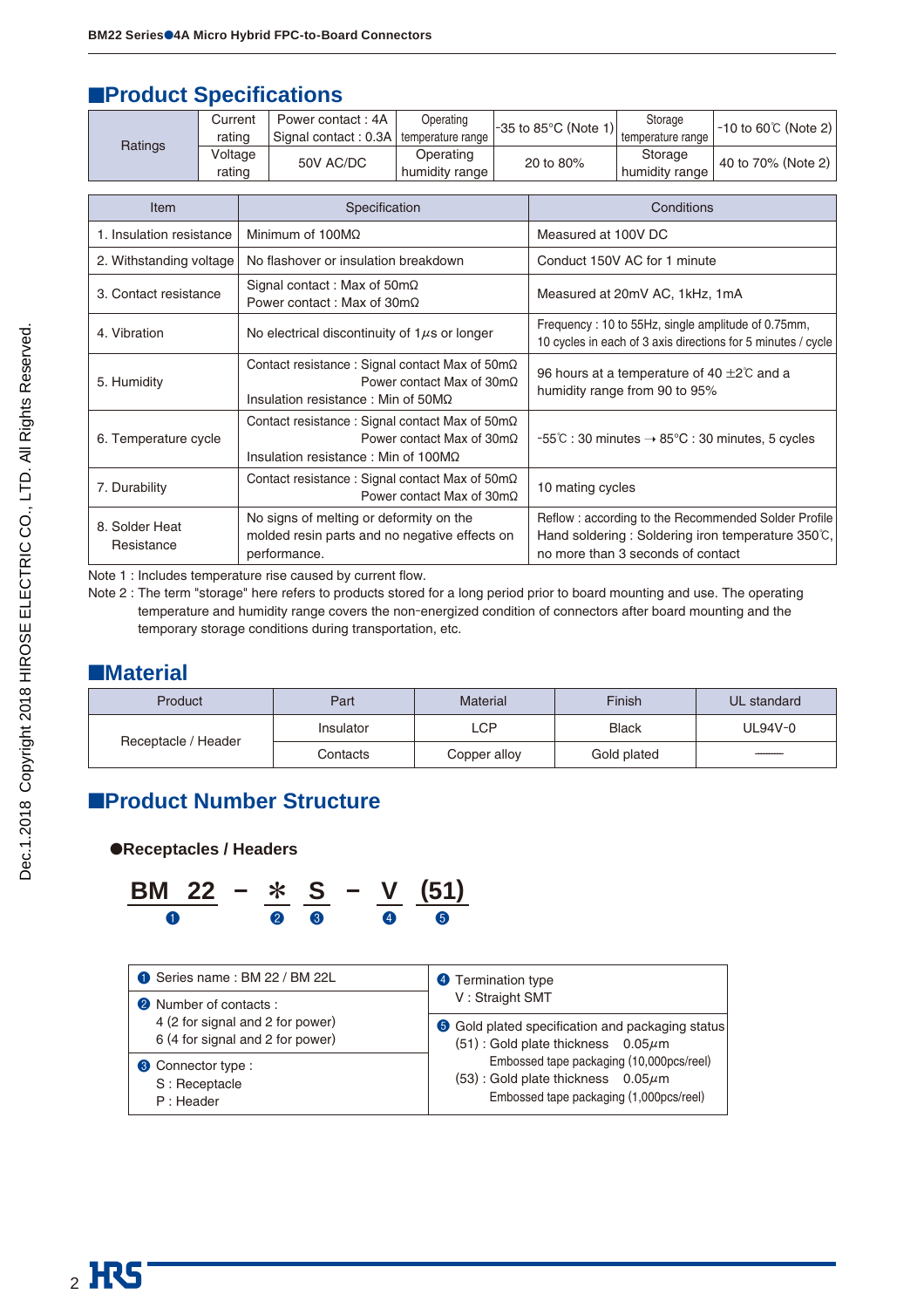### ■**Receptacles**



□ **Recommended PCB layout**





□ **Recommended metal mask dimensions (mask thickness: 100 µm)** 



#### \*: No conductive trace area

(No of routing different circuit; however the same circuit that is connected to the footprint is allowed, and soldering resist must be applied over the trace.)

| Part No.      | HRS No.       | No. of Contacts |      |      |     |     |
|---------------|---------------|-----------------|------|------|-----|-----|
| BM22-4S-V(51) | 677-1002-6 51 |                 | 4.24 | 4.54 |     |     |
| BM22-6S-V(51) | 677-1004-151  |                 | 4.64 | 4.94 | 1.2 | 0.4 |

Note: This product is packaged on reels; please place your orders for full reel quantities.

### ■**Headers**



### □ **Recommended PCB layout**





### □ **Recommended metal mask dimensions (mask thickness: 100 µm)**

| $8 + 0.02$ |
|------------|
| 2.94±0.02  |
|            |
|            |
|            |
|            |

| Part No.       | <b>HRS No.</b> | No. of Contacts |     | В  | U            |     |      |     |
|----------------|----------------|-----------------|-----|----|--------------|-----|------|-----|
| BM22L-4P-V(51) | 677-1006-7 51  |                 |     | ົດ | . <u>. .</u> | 2.6 | 0.9  |     |
| BM22L-6P-V(51) | 677-1007-051   |                 | 3.4 |    | . 6          | 3.0 | ن. ا | 0.4 |

Note: This product is packaged on reels; please place your orders for full reel quantities.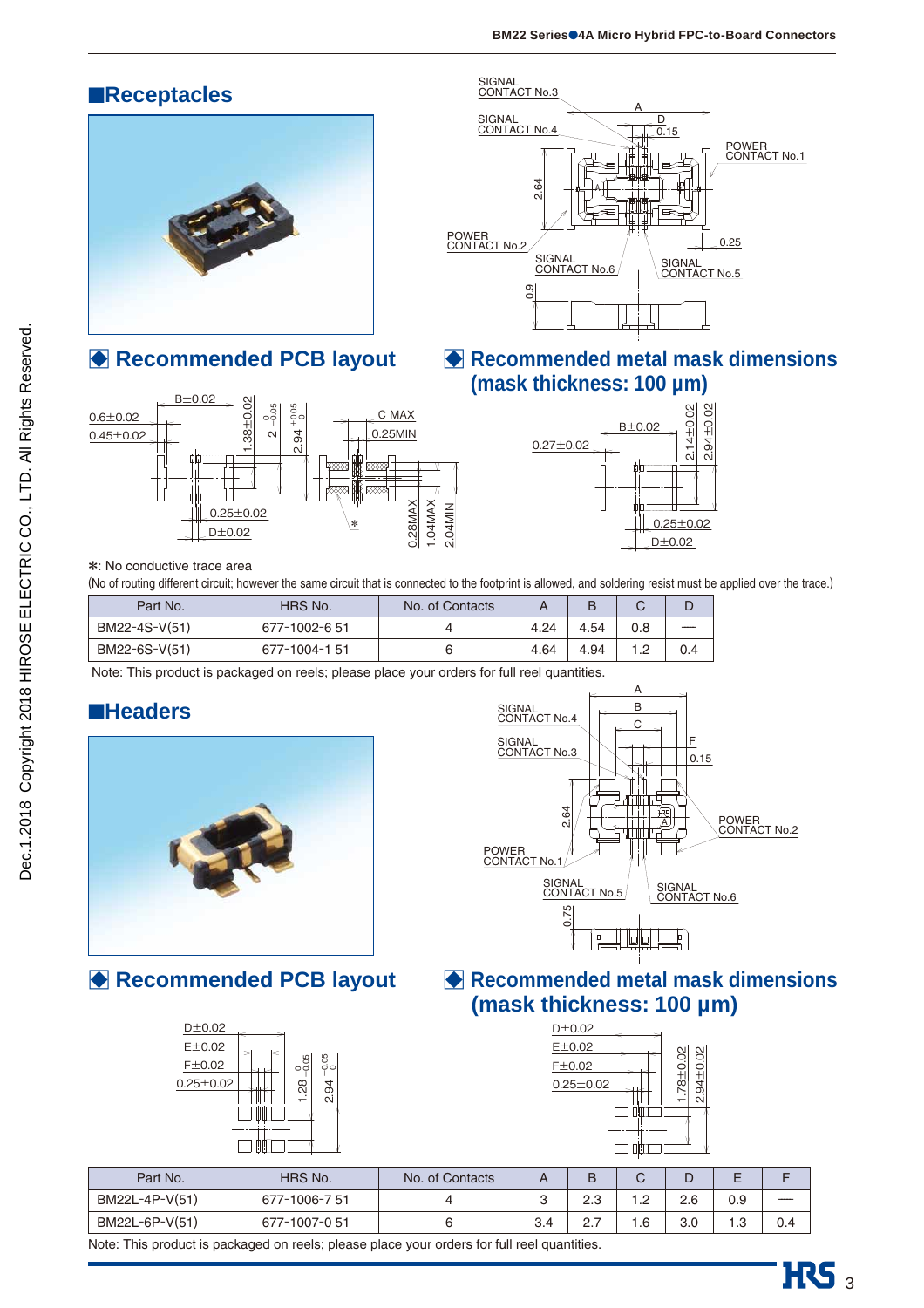### □ **Embossed Tape Dimensions (complies with JIS C 0806)**





●**Header** ●**Reel dimensions** 

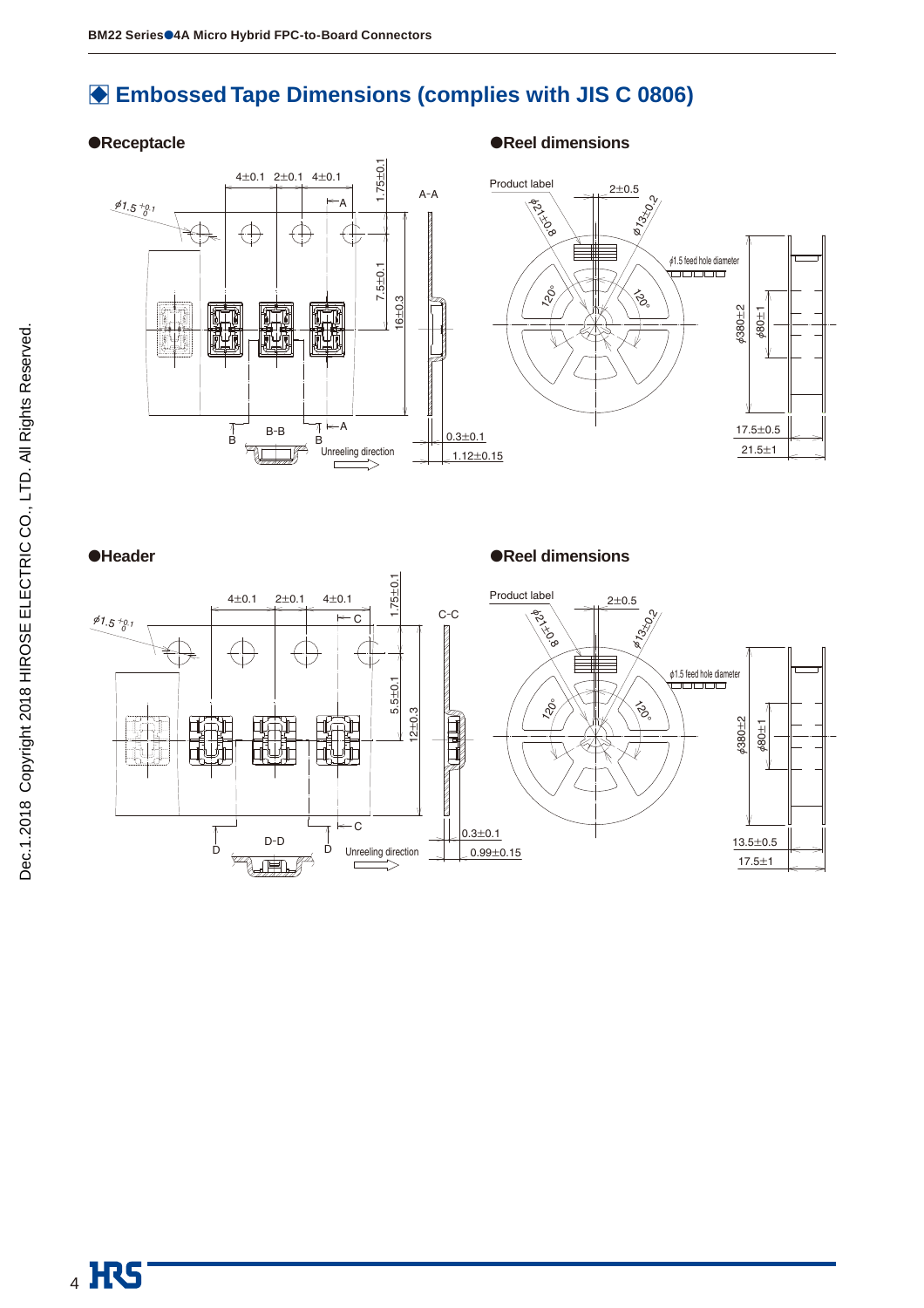## □ **Usage Recommendations**

| 1. Recommended Soldering<br>Profile                                            |                                                                                                                                                                                                                                                                                                                                                                                                                                                                                                                                                                                                                                                                                                                                                                                     |
|--------------------------------------------------------------------------------|-------------------------------------------------------------------------------------------------------------------------------------------------------------------------------------------------------------------------------------------------------------------------------------------------------------------------------------------------------------------------------------------------------------------------------------------------------------------------------------------------------------------------------------------------------------------------------------------------------------------------------------------------------------------------------------------------------------------------------------------------------------------------------------|
|                                                                                | MAX 250℃<br>250                                                                                                                                                                                                                                                                                                                                                                                                                                                                                                                                                                                                                                                                                                                                                                     |
|                                                                                | 220                                                                                                                                                                                                                                                                                                                                                                                                                                                                                                                                                                                                                                                                                                                                                                                 |
|                                                                                | 200<br>Within 60 seconds                                                                                                                                                                                                                                                                                                                                                                                                                                                                                                                                                                                                                                                                                                                                                            |
|                                                                                | 180                                                                                                                                                                                                                                                                                                                                                                                                                                                                                                                                                                                                                                                                                                                                                                                 |
|                                                                                | Temperature <sup>(°C)</sup><br>150                                                                                                                                                                                                                                                                                                                                                                                                                                                                                                                                                                                                                                                                                                                                                  |
|                                                                                | $90 - 120$ sec                                                                                                                                                                                                                                                                                                                                                                                                                                                                                                                                                                                                                                                                                                                                                                      |
|                                                                                | 100                                                                                                                                                                                                                                                                                                                                                                                                                                                                                                                                                                                                                                                                                                                                                                                 |
|                                                                                | 50                                                                                                                                                                                                                                                                                                                                                                                                                                                                                                                                                                                                                                                                                                                                                                                  |
|                                                                                | Room<br>temperature                                                                                                                                                                                                                                                                                                                                                                                                                                                                                                                                                                                                                                                                                                                                                                 |
|                                                                                | 0<br>100<br>50<br>150<br>200<br>250<br>300                                                                                                                                                                                                                                                                                                                                                                                                                                                                                                                                                                                                                                                                                                                                          |
|                                                                                | Heat time (sec)                                                                                                                                                                                                                                                                                                                                                                                                                                                                                                                                                                                                                                                                                                                                                                     |
|                                                                                | [Condition]<br>1. Peak temperature<br>: Maximum of $250^{\circ}$ C                                                                                                                                                                                                                                                                                                                                                                                                                                                                                                                                                                                                                                                                                                                  |
|                                                                                | 2. Heat section<br>: 220°C min., within 60 seconds<br>: 150 to 180°C, 90 to 120 seconds<br>3. Preheat section                                                                                                                                                                                                                                                                                                                                                                                                                                                                                                                                                                                                                                                                       |
|                                                                                | 4. Number of reflow cycles : Maximum of 2 cycles                                                                                                                                                                                                                                                                                                                                                                                                                                                                                                                                                                                                                                                                                                                                    |
|                                                                                | Note 1: The temperature represents the PCB surface temperature in the vicinity of the                                                                                                                                                                                                                                                                                                                                                                                                                                                                                                                                                                                                                                                                                               |
|                                                                                | connector lead section.<br>Note 2: For the use of Nitrogen reflow, mount the connectors with an oxygen density                                                                                                                                                                                                                                                                                                                                                                                                                                                                                                                                                                                                                                                                      |
|                                                                                | of 1,000 ppm or higher. Consult Hirose for the condition less than 1,000 ppm.                                                                                                                                                                                                                                                                                                                                                                                                                                                                                                                                                                                                                                                                                                       |
| 2. Recommended manual<br>soldering condition                                   | Soldering iron temperature: $340 \pm 10^{\circ}$ C, soldering time: within 3 seconds                                                                                                                                                                                                                                                                                                                                                                                                                                                                                                                                                                                                                                                                                                |
| 3. Recommended stencil<br>thickness and open area ratio<br>to PCB pattern area | Thickness: 0.1 mm<br>Open area ratio: 85% for signal contact, and 60% for power contact on the Receptacle<br>side. 70% for both contacts on the Plug side                                                                                                                                                                                                                                                                                                                                                                                                                                                                                                                                                                                                                           |
| 4. Board warpage                                                               | Maximum of 0.02 mm in the center of the connector, while using both ends of the<br>connector as reference point                                                                                                                                                                                                                                                                                                                                                                                                                                                                                                                                                                                                                                                                     |
| 5. Cleaning conditions                                                         | We do not recommend cleaning these connectors. Cleaning them may alter the<br>mating/un-mating operations. If you do clean them, make sure you test that these<br>operations have not been compromised prior to use.                                                                                                                                                                                                                                                                                                                                                                                                                                                                                                                                                                |
| 6. Precautions                                                                 | ODo not mate or un-mate these connectors until they are mounted, failure to follow<br>this precaution can lead to deformation or damage to these connectors.<br>●Provide another form of support to the PCB, this connector was not designed to be<br>the main form of support.<br>OWhen mating/un-mating this connector, do not apply excessive twisting forces onto<br>the connector. These forces can damage the contacts and alter its performance.<br>ODo not apply excessive amounts of flux as it may cause the flux to wick.<br>● There may be a slight variance in the color of the molding between production lots;<br>this variance will not affect the performance of the connector.<br>● Refer to the next page for the handling precautions when mating and un-mating |
|                                                                                | these connectors.<br>If the connector becomes disconnected due to impact, a fall or a counterforce to<br>the FPC, it may be necessary to hold the connector in place with an addition to the<br>device's case or other cushioning material to hold the connector in place.                                                                                                                                                                                                                                                                                                                                                                                                                                                                                                          |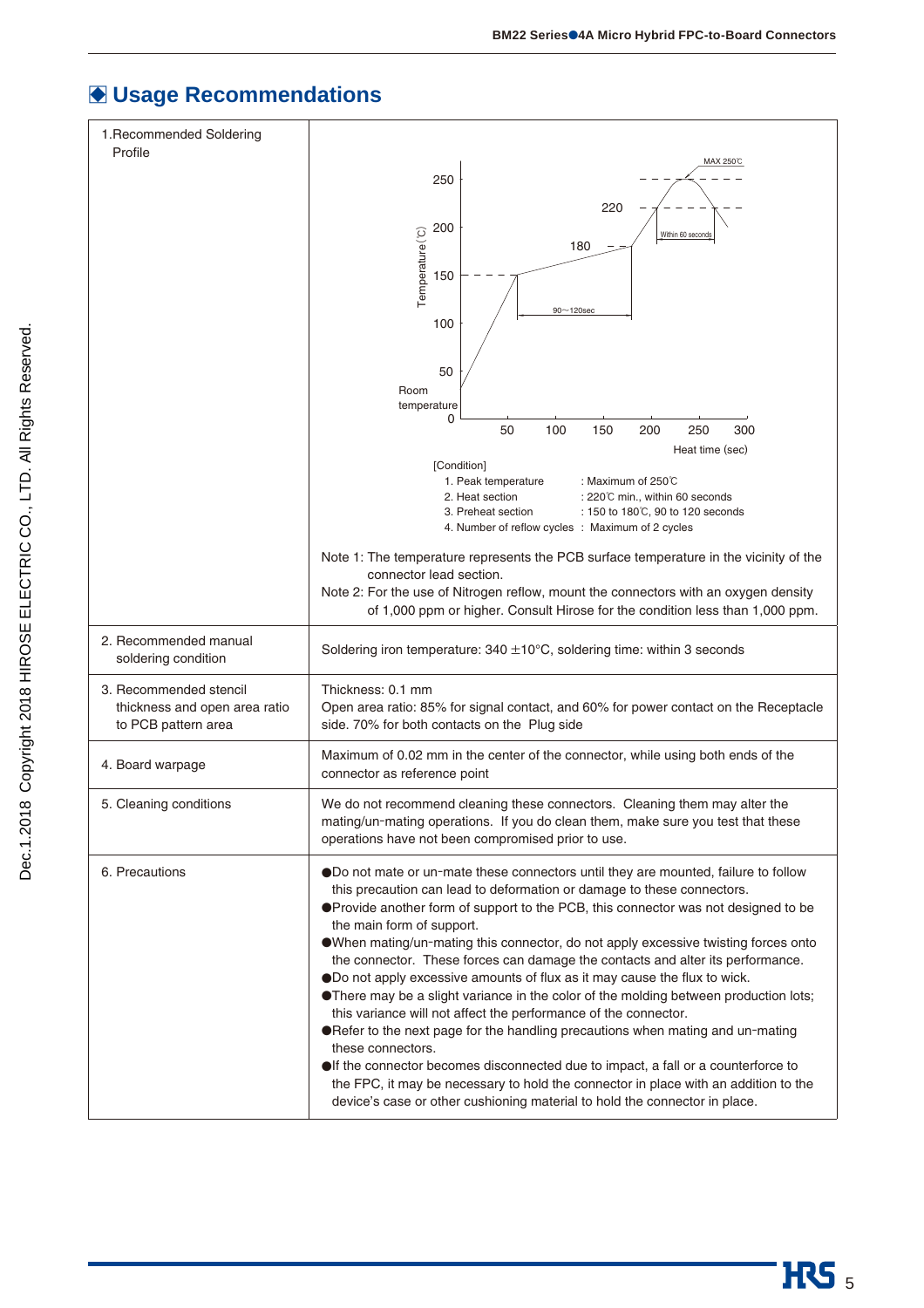### **● Handling Precautions when Mating Connectors**

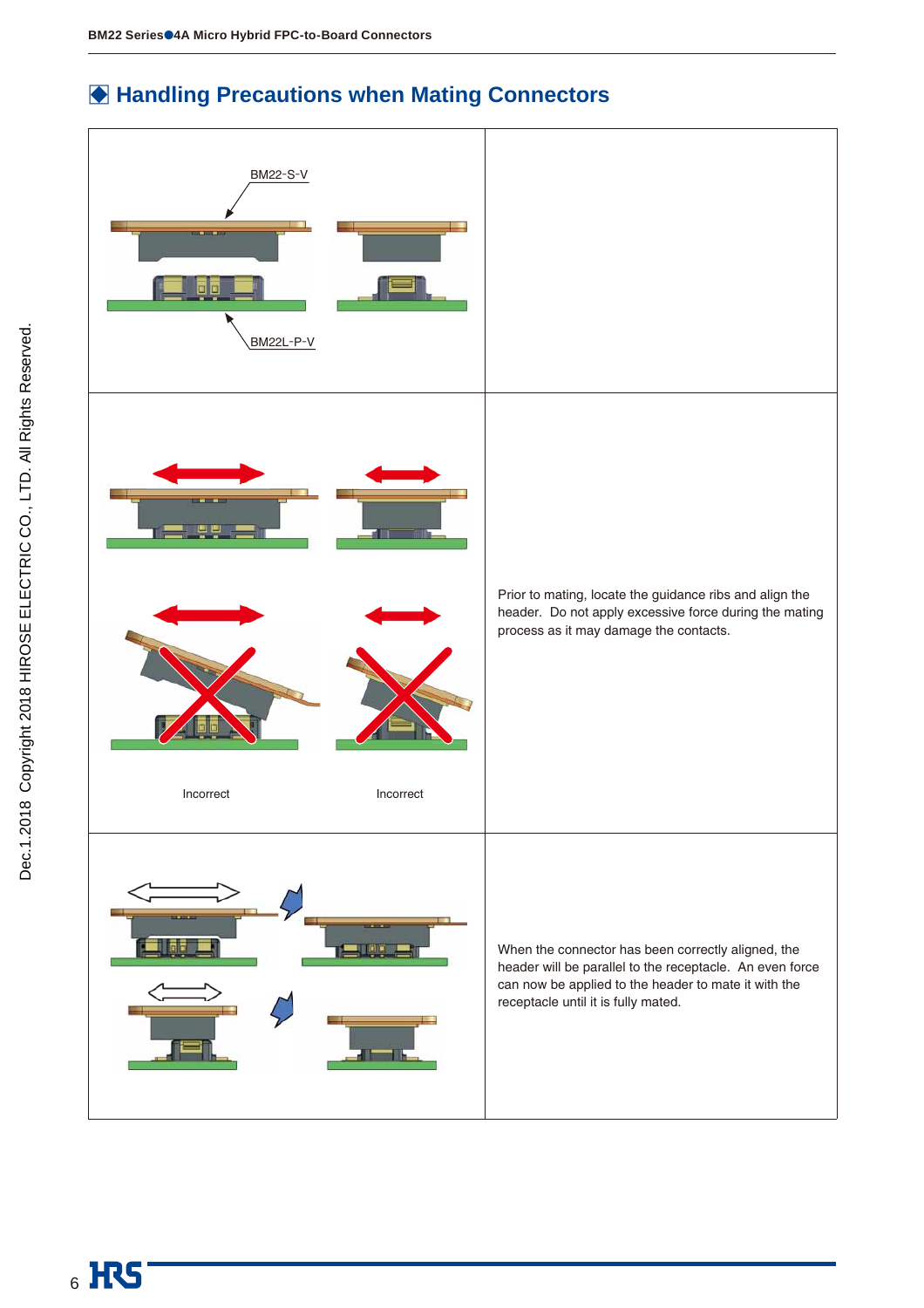## **◆ Handling Precautions when Un-mating Connectors**

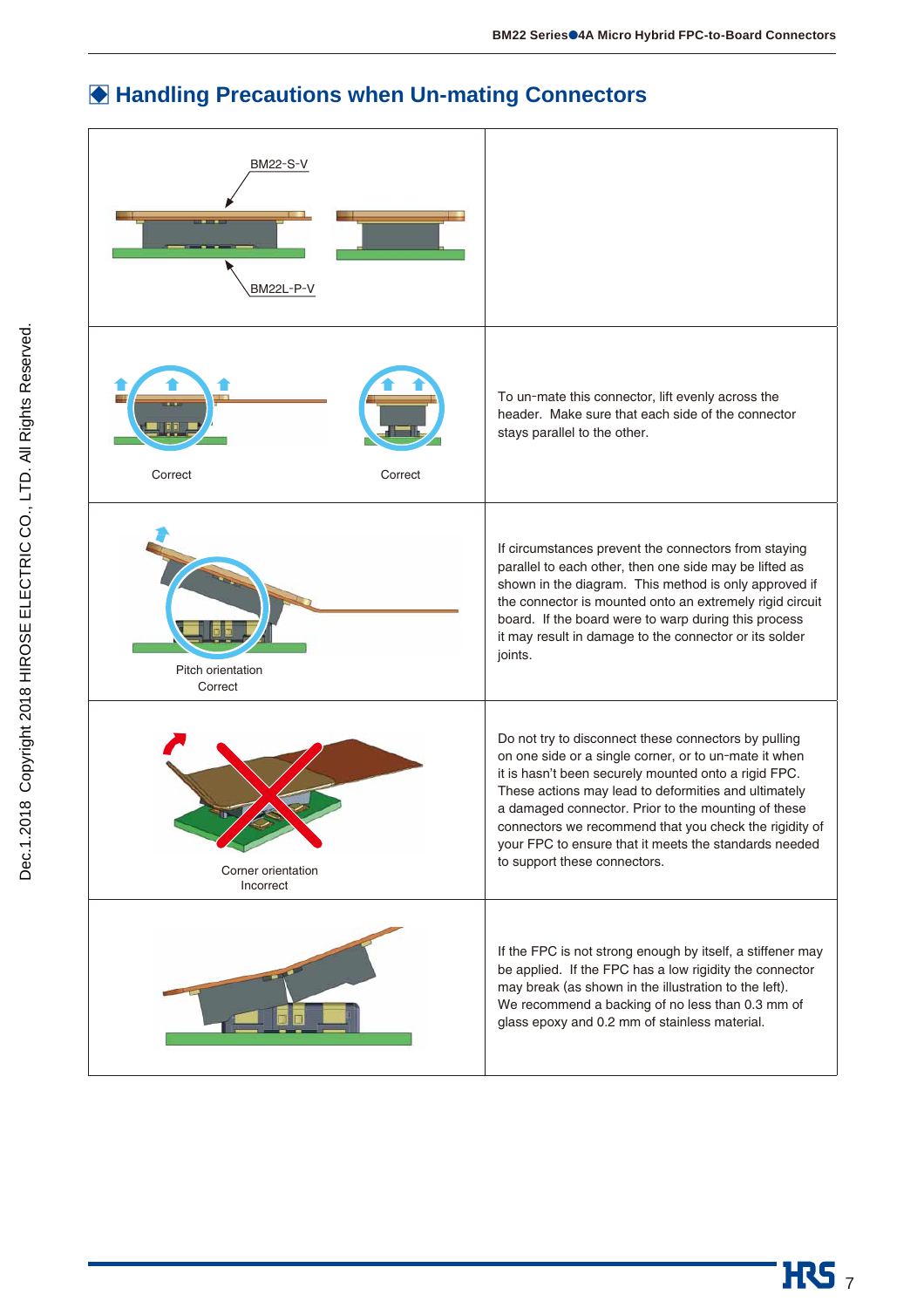#### **USA:**

**HIROSE ELECTRIC (U.S.A.), INC. HEADQUARTERS** 2688 Westhills Court, Simi Valley, CA 93065-6235 Phone : +1-805-522-7958 Fax : +1-805-522-3217 http://www.hirose.com/us/

#### **USA:**

#### **HIROSE ELECTRIC (U.S.A.), INC. DETROIT OFFICE (AUTOMOTIVE)**

17197 N. Laurel Park Drive, Suite 253, Livonia, MI 48152 Phone : +1-734-542-9963 Fax : +1-734-542-9964 http://www.hirose.com/us/

#### **GERMANY:**

#### **HIROSE ELECTRIC EUROPE B.V. NUERNBERG OFFICE HIROSE ELECTRIC EUROPE B.V. HANOVER OFFICE**

Muggenhofer Str. 136 90429 Nuernberg Phone : +49-911 32 68 89 63 Fax : +49-911 32 68 89 69 http://www.hirose.com/eu/

### **UNITED KINGDOM:**

**HIROSE ELECTRIC EUROPE BV (UK BRANCH)** 4 Newton Court, Kelvin Drive, Knowlhill, Milton Keynes, MK5 8NH Phone : +44-1908 202050 Fax : +44-1908 202058 http://www.hirose.com/eu/

### **CHINA:**

Dec.1.2018 Copyright 2018 HIROSE ELECTRIC CO., LTD. All Rights Reserved. Dec.1.2018 Copyright 2018 HIROSE ELECTRIC CO., LTD. All Rights Reserved.

#### **HIROSE ELECTRIC TECHNOLOGIES (SHENZHEN) CO., LTD.**

Room 09-13, 19/F, Office Tower Shun Hing Square, Di Wang Commercial Centre, 5002 Shen Nan Dong Road, Shenzhen City, Guangdong Province, 518008 Phone : +86-755-8207-0851 Fax : +86-755-8207-0873 http://www.hirose.com/cn/

#### **KOREA:**

#### **HIROSE KOREA CO., LTD.**

250, Huimanggongwon-ro, Siheung-si, Gyeonggi-do, Korea, 429-849 Phone : +82-31-496-7000,7124 Fax : +82-31-496-7100 http://www.hirose.co.kr/

#### **INDIA:**

#### **HIROSE ELECTRIC SINGAPORE PTE. LTD. BANGALORE LIAISON OFFICE**

Unit No-403, 4th Floor, No-84, Barton Centre, Mahatma Gandhi (MG) Road, Bangalore 560 001, Karnataka, India Phone : +91-80-4120 1907 Fax : +91-80-4120 9908 http://www.hirose.com/sg/

### **USA:**

#### **HIROSE ELECTRIC (U.S.A.), INC. SAN JOSE OFFICE**

3255 Scott Boulevard, Building 7, Suite 101 Santa Clara, CA 95054 Phone : +1-408-253-9640 Fax : +1-408-253-9641 http://www.hirose.com/us/

#### **THE NETHERLANDS: HIROSE ELECTRIC EUROPE B.V.**

Hogehillweg #8 1101 CC Amsterdam Z-O Phone : +31-20-6557460 Fax : +31-20-6557469 http://www.hirose.com/eu/

#### **GERMANY:**

Bayernstr. 3, Haus C 30855 Langenhagen, Germany Phone : +49-511 97 82 61 30 Fax : +49-511 97 82 61 35 http://www.hirose.com/eu/

#### **CHINA:**

#### **HIROSE ELECTRIC (SHANGHAI) CO., LTD.**

1601, Henderson Metropolitan, NO.300, East Nanjing Road, Huangpu District, Shanghai, China 200001 Phone : +86-21-6391-3355 Fax : +86-21-6391-3335 http://www.hirose.com/cn/

#### **HONG KONG:**

### **HIROSE ELECTRIC HONGKONG TRADING CO., LTD.**

Room 1001, West Wing, Tsim Sha Tsui Centre, 66 Mody Road, Tsim Sha Tsui East, Kowloon, Hong Kong Phone : +852-2803-5338 Fax : +852-2591-6560 http://www.hirose.com/hk/

#### **SINGAPORE:**

#### **HIROSE ELECTRIC SINGAPORE PTE. LTD.**

10 Anson Road #26-16, International Plaza 079903, Singapore Phone : +65-6324-6113 Fax : +65-6324-6123 http://www.hirose.com/sg/

### **MALAYSIA:**

#### **HIROSE ELECTRIC SINGAPORE PTE. LTD.**

1-10-07, Suntech @ Penang Cybercity (1164),Lintang Mayang Pasir 3,11950, Bayan Baru, Penang, Malaysia. Phone : +604-619-2564 Fax : +604-619-2574 http://www.hirose.com/sg/

#### **USA:**

#### **HIROSE ELECTRIC (U.S.A.), INC. CHICAGO OFFICE**

580 Waters Edge Lane, Suite 205 Lombard IL 60148 Phone : +1-630-282-6701 Mail : inquiries@hirose.com http://www.hirose.com/us/

#### **GERMANY:**

#### **HIROSE ELECTRIC EUROPE B.V. GERMAN BRANCH**

Herzog-Carl-Strasse 4 D-73760 Ostfildern (Scharnhauser Park) Phone : +49-711-4560-02-1 Fax : +49-711-4560-02-299 http://www.hirose.com/eu/

#### **FRANCE:**

#### **HIROSE ELECTRIC EUROPE B.V. PARIS OFFICE**

Regus La Garenne Colombes,Place de La Belgique, 71 Boulevard National La Garenne Colombes, 92250, France Phone : +33 (0) 1 7082 3170 Fax : +33 (1) 7082 3101 http://www.hirose.com/eu/

#### **CHINA:**

#### **HIROSE ELECTRIC (SHANGHAI) CO.,LTD. BEIJING BRANCH**

A1001, Ocean International Center, Building 56# East 4th Ring Middle Road, ChaoYang District, Beijing, 100025 Phone : +86-10-5165-9332 Fax : +86-10-5908-1381 http://www.hirose.com/cn/

#### **TAIWAN:**

#### **HIROSE ELECTRIC TAIWAN CO., LTD.**

103 8F, No.87, Zhengzhou Rd., Taipei Phone : +886-2-2555-7377 Fax : +886-2-2555-7350 http://www.hirose.com/tw/

#### **INDIA:**

#### **HIROSE ELECTRIC SINGAPORE PTE. LTD. DELHI LIAISON OFFICE**

Office NO.519, Regus-Green Boulevard, Level5, Tower C, Sec62, Plot B-9A, Block B, Noida, 201301, Uttar Pradesh, India Phone : +91-12-660-8018 Fax : +91-120-4804949 http://www.hirose.com/sg/

#### **THAILAND:**

#### **HIROSE ELECTRIC SINGAPORE PTE. LTD. BANGKOK OFFICE (REPRESENTATIVE OFFICE)**

Unit 4703, 47th FL., 1 Empire Tower, South Sathorn Road, Yannawa, Sathorn, Bangkok 10120 Thailand Phone : +66-2-686-1255 Fax : +66-2-686-3433 http://www.hirose.com/sg/



# HIROSE ELECTRIC CO.,LTD.

**6-3,Nakagawa Chuoh-2-Chome,Tsuzuki-Ku,Yokohama-Shi 224-8540,JAPAN TEL: +81-45-620-3526 Fax: +81-45-591-3726 http://www.hirose.com http://www.hirose-connectors.com**

8